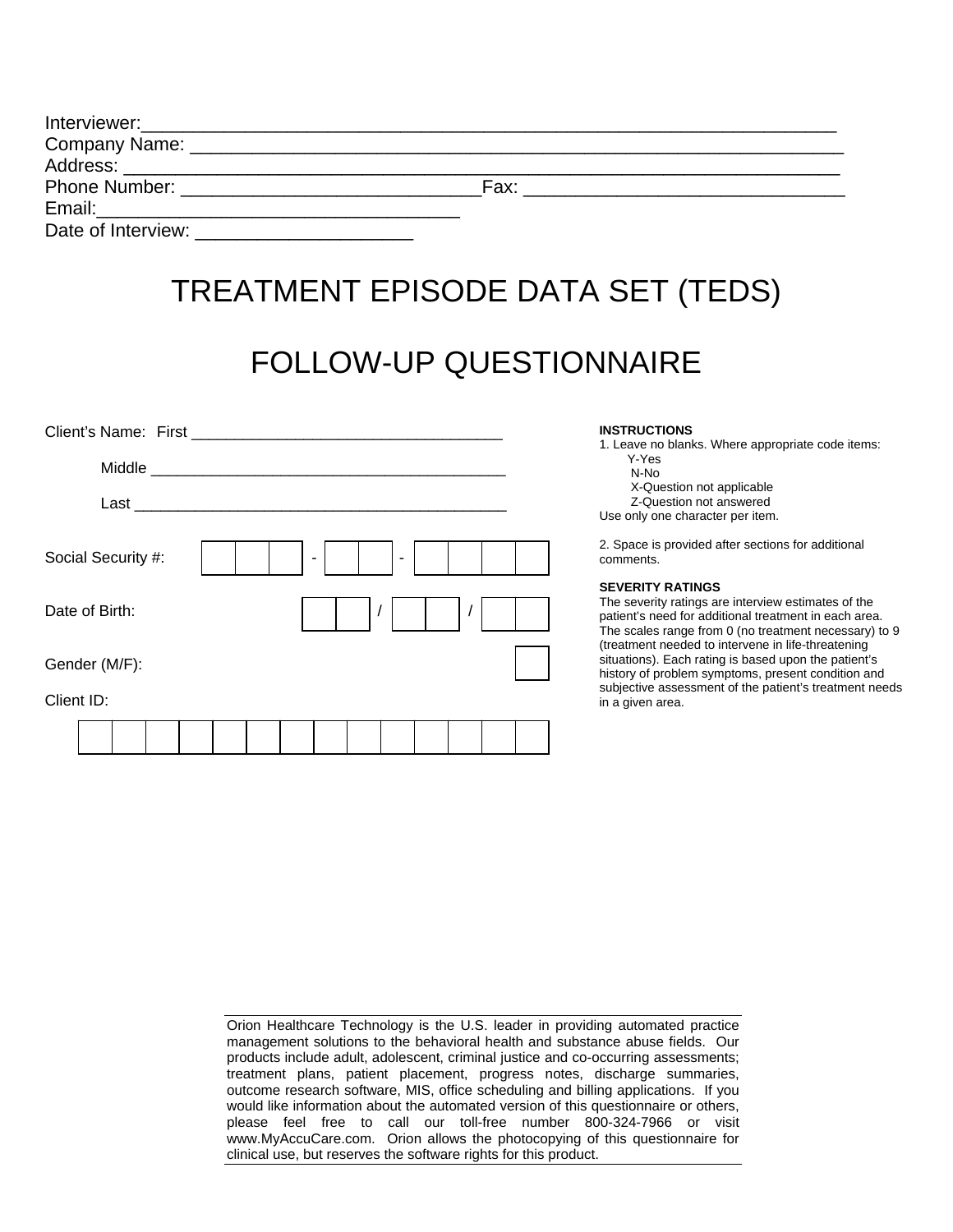### **TREATMENT EPISODE DATA SET (TEDS) FOLLOW-UP QUESTIONNAIRE**

| <b>GENERAL INFORMATION</b>                                 |                                                                                                                                    |                                    |                                                                                                                                                                                                            |  |
|------------------------------------------------------------|------------------------------------------------------------------------------------------------------------------------------------|------------------------------------|------------------------------------------------------------------------------------------------------------------------------------------------------------------------------------------------------------|--|
|                                                            | Provider ID#                                                                                                                       | 12.                                | How many days?<br>(NA in Question 11 is "No". Refers to total number of                                                                                                                                    |  |
| 1.                                                         |                                                                                                                                    | days detained in the past 30 days) |                                                                                                                                                                                                            |  |
|                                                            | Type of facility:                                                                                                                  |                                    | How many days have you stayed overnight in a hospital for<br>13.<br>medical problems in the past:                                                                                                          |  |
|                                                            | 1-Early intervention<br>2-Outpatient treatment<br>3-Intensive outpatient                                                           |                                    | 30 days                                                                                                                                                                                                    |  |
|                                                            | 4-Partial hospitalization                                                                                                          |                                    | 6 months                                                                                                                                                                                                   |  |
|                                                            | 5-Clinically managed/Residential (Social)<br>6-Hospital (Medically managed Inpatient)<br>7-Detoxification*<br>8-Opiod maintenance* |                                    | (Include O.D.'s and D.T.'s. Exclude detox, alcohol/drug and<br>psychiatric hospitalization, and childbirth (if no complications)<br>Enter the number of overnight hospitalization for medical<br>problems) |  |
|                                                            | Interviewer's initials:                                                                                                            | 14.                                | How many days have you stayed overnight in a hospital for                                                                                                                                                  |  |
| 2.                                                         | Client ID:                                                                                                                         |                                    | psychiatric problems in the past:                                                                                                                                                                          |  |
|                                                            |                                                                                                                                    |                                    |                                                                                                                                                                                                            |  |
| 3.                                                         | Date of Admission:                                                                                                                 |                                    | 30 days<br>6 months                                                                                                                                                                                        |  |
| 4.                                                         | Date of Interview:                                                                                                                 |                                    |                                                                                                                                                                                                            |  |
|                                                            |                                                                                                                                    |                                    | 15. How many days have you attended self-help groups<br>(AA/NA/CA) in the past 30 days?                                                                                                                    |  |
|                                                            | *Specify in-patient or outpatient                                                                                                  |                                    | 16. How many times have you visited an Emergency Room in the past:                                                                                                                                         |  |
| 5.                                                         | Type of Admission:                                                                                                                 |                                    | 30 days                                                                                                                                                                                                    |  |
|                                                            | a. No substance abuse treatment services other than detox in<br>the past 30 days.                                                  |                                    | 6 months                                                                                                                                                                                                   |  |
|                                                            | b. Prior substance abuse treatment services other than detox<br>in the past 30 days.                                               |                                    | 17. Pregnant at the time of admission?                                                                                                                                                                     |  |
| 6.                                                         | Gender:                                                                                                                            |                                    | N-Male<br>0-No                                                                                                                                                                                             |  |
|                                                            | 1- Male<br>2- Female                                                                                                               |                                    | X-Not sure, don't know<br>1-Yes                                                                                                                                                                            |  |
| 7.                                                         | Highest school grade completed:                                                                                                    |                                    | 18. If Item #17 is "yes", in what month of your<br>pregnancy did you begin pre-natal care?                                                                                                                 |  |
|                                                            | 12 - GED                                                                                                                           |                                    | N- did NOT begin pre-natal care                                                                                                                                                                            |  |
| 8.                                                         | 13 - and up for post high school<br>Date of birth (Month/Day/Full Year)                                                            |                                    | 19. How many children do you have, aged 17 or<br>less (birth or adopted)- whether they live with you or not?                                                                                               |  |
| 9.                                                         | Of what ethnic group do you consider yourself?                                                                                     |                                    | 20. If you indicated having children in Item 19, how many of these<br>children spent the majority of the past:                                                                                             |  |
|                                                            | 1-Hispanic or Latino<br>2-Not Hispanic or Latino                                                                                   |                                    | 30 days living with you?                                                                                                                                                                                   |  |
|                                                            | 10. Of what race do you consider yourself?                                                                                         |                                    | 6 months living with you?                                                                                                                                                                                  |  |
|                                                            | 1-American Indian or Alaska Native                                                                                                 |                                    |                                                                                                                                                                                                            |  |
|                                                            | 2-Asian<br>3-Black or African American<br>4-Native Hawaiian or other Pacific Islander                                              |                                    | 21. Are any of your children living with someone<br>else because of a child protection order*?                                                                                                             |  |
|                                                            | 5-White<br>6-Other                                                                                                                 |                                    | 1-Yes<br>2-No                                                                                                                                                                                              |  |
| 11. Have you been in a controlled environment in the past: |                                                                                                                                    |                                    |                                                                                                                                                                                                            |  |
|                                                            | 30 days                                                                                                                            |                                    | *Note-This refers to child protection order, not divorce court                                                                                                                                             |  |
|                                                            | 6 months                                                                                                                           |                                    | 22. If you have children living with someone else<br>because of a child protection order, for how many of                                                                                                  |  |
|                                                            | 1-No<br>4-Medical treatment<br>2-Jail<br>5-Psychiatric treatment<br>3-Alcohol or drug treatment<br>6-Other: $\_$                   |                                    | these children have your parental rights' been terminated?                                                                                                                                                 |  |
|                                                            |                                                                                                                                    |                                    |                                                                                                                                                                                                            |  |